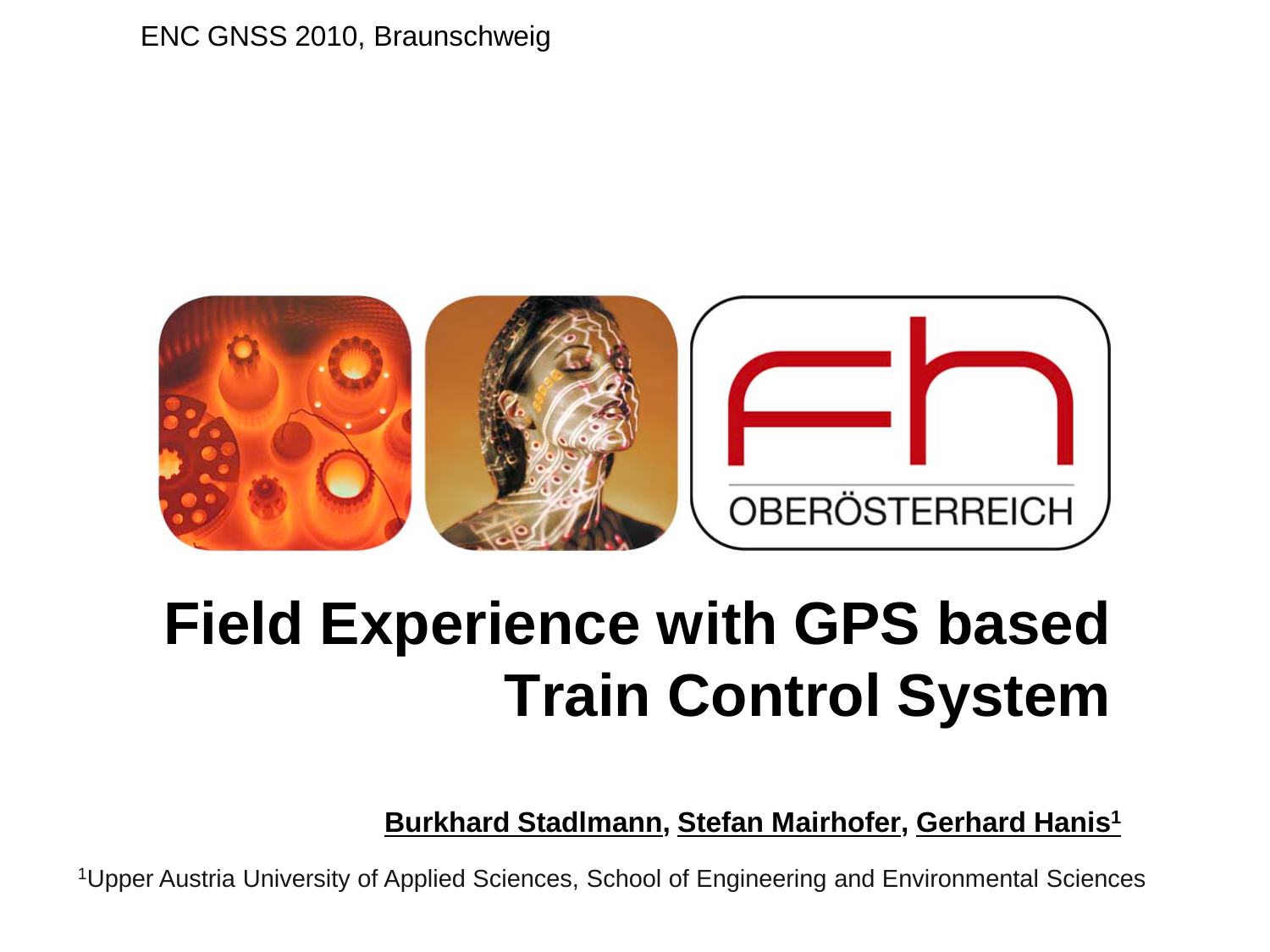## **Outline**



- **1. The Train Control System**
- **2. Safety**
- **3. Experience with GPS based location**
- **4. Operational Experience on navigation quality**
- **5. Possible improvements**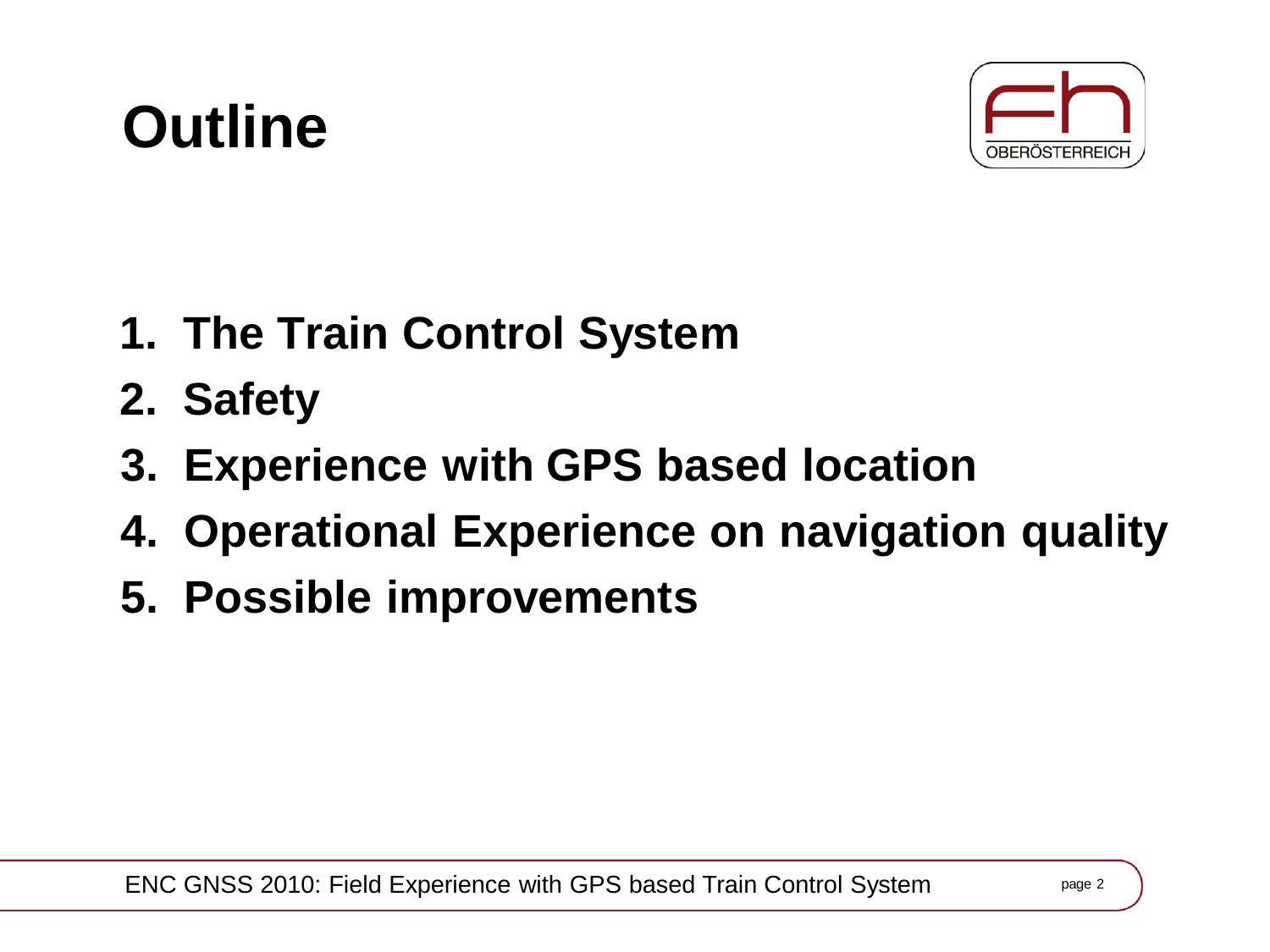

# **1 The Train Control System**

 $\triangleright$  Background of the train control system  $\triangleright$  Basic idea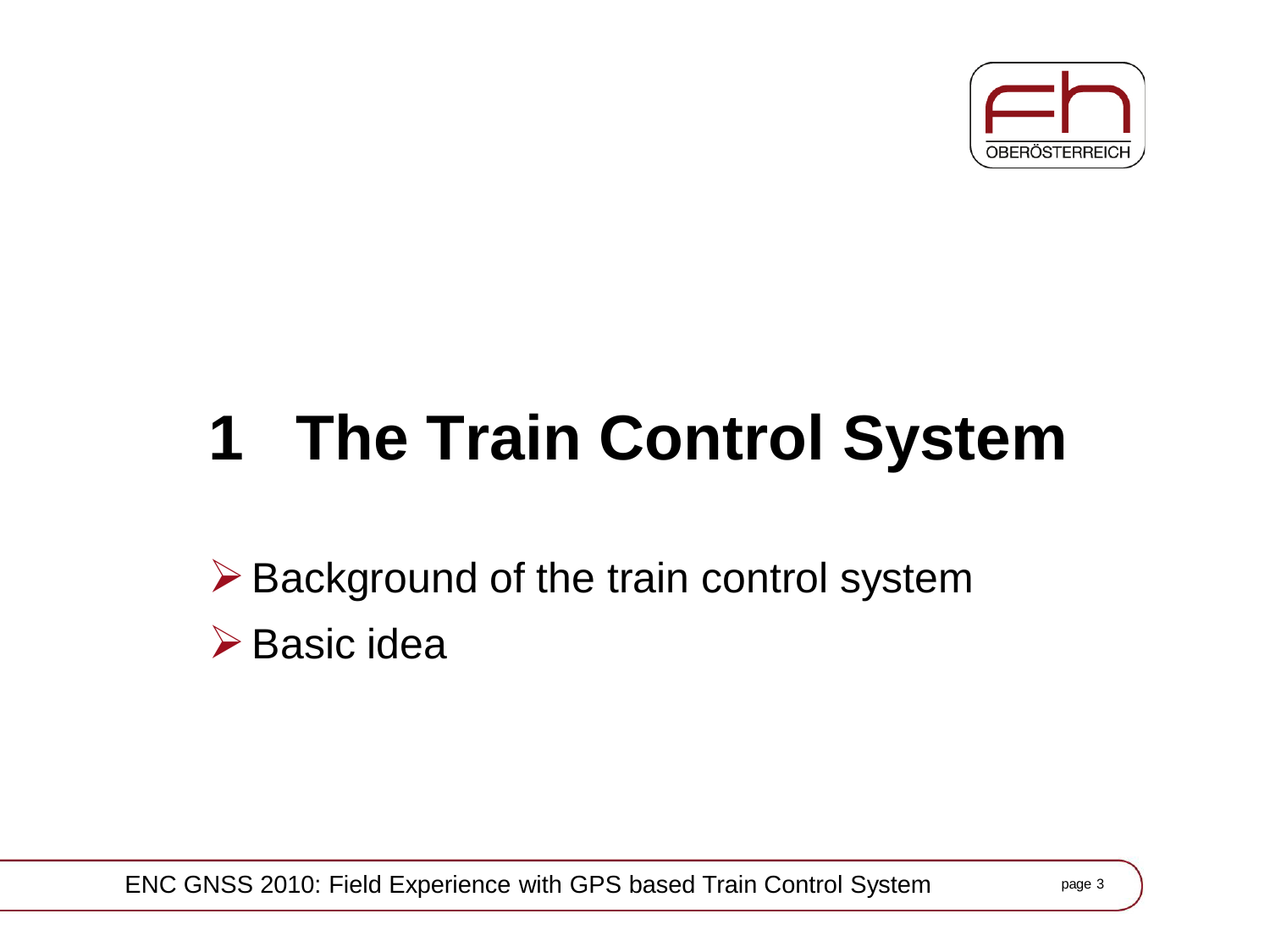## **Background:**



**Improved safety using this kind of operational train control is necessary**

Failure of one single person can cause an accident

#### **Examples of accidents in Austria (Year 2002):**

– Danube river line: Failure of the train controller

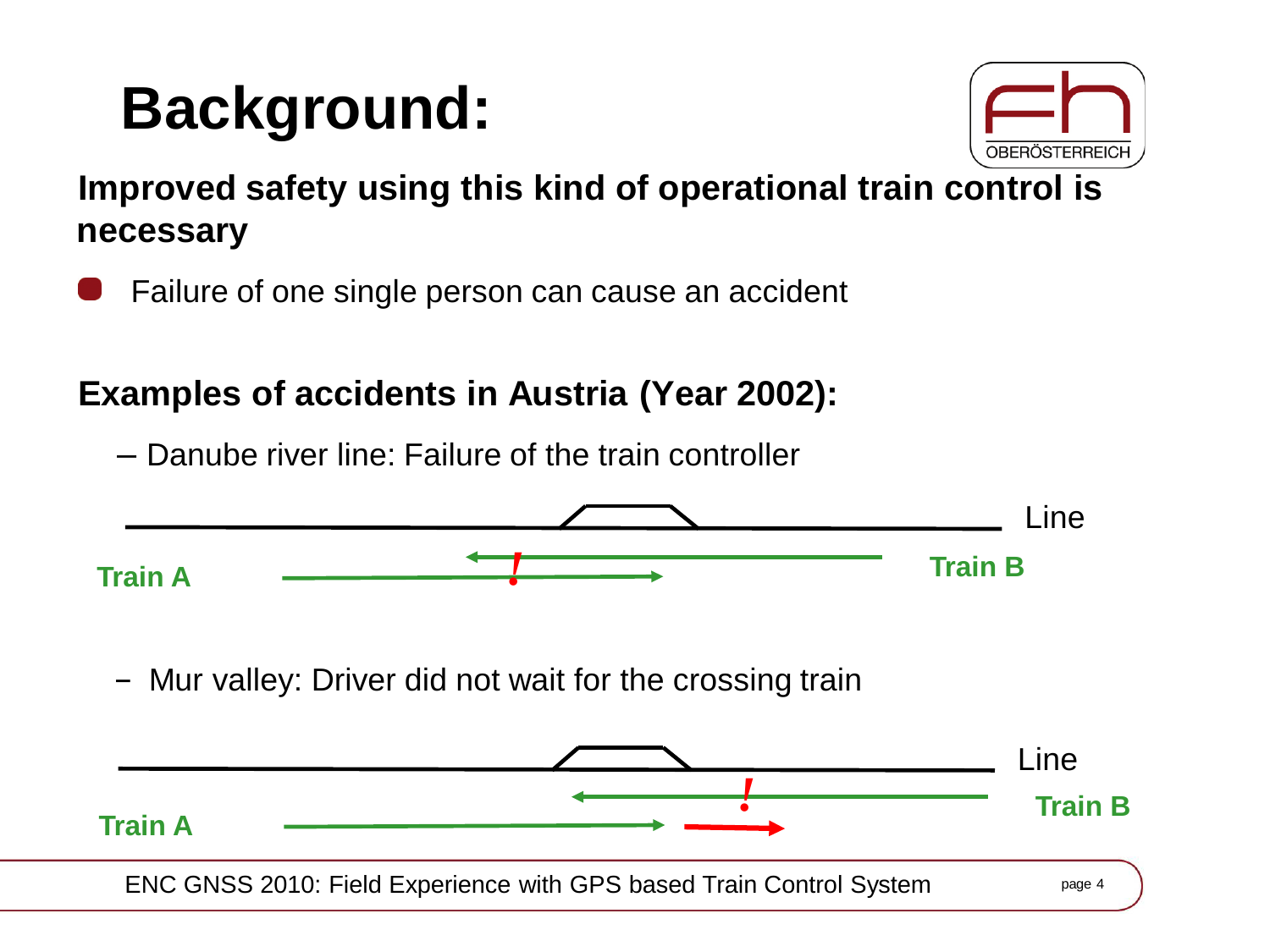### **Basic Idea**

**Leave the operational principle as it is But**

- **Entire operation gets computer aided support**
- On-Board-Computer
	- **> Train location based on dGPS**
	- **> Supervision of movement authorities**
- Data Radio System
	- **>** Stationary repeaters are the only line side installations needed
- Central Computer



Vehicle with Onbord Unit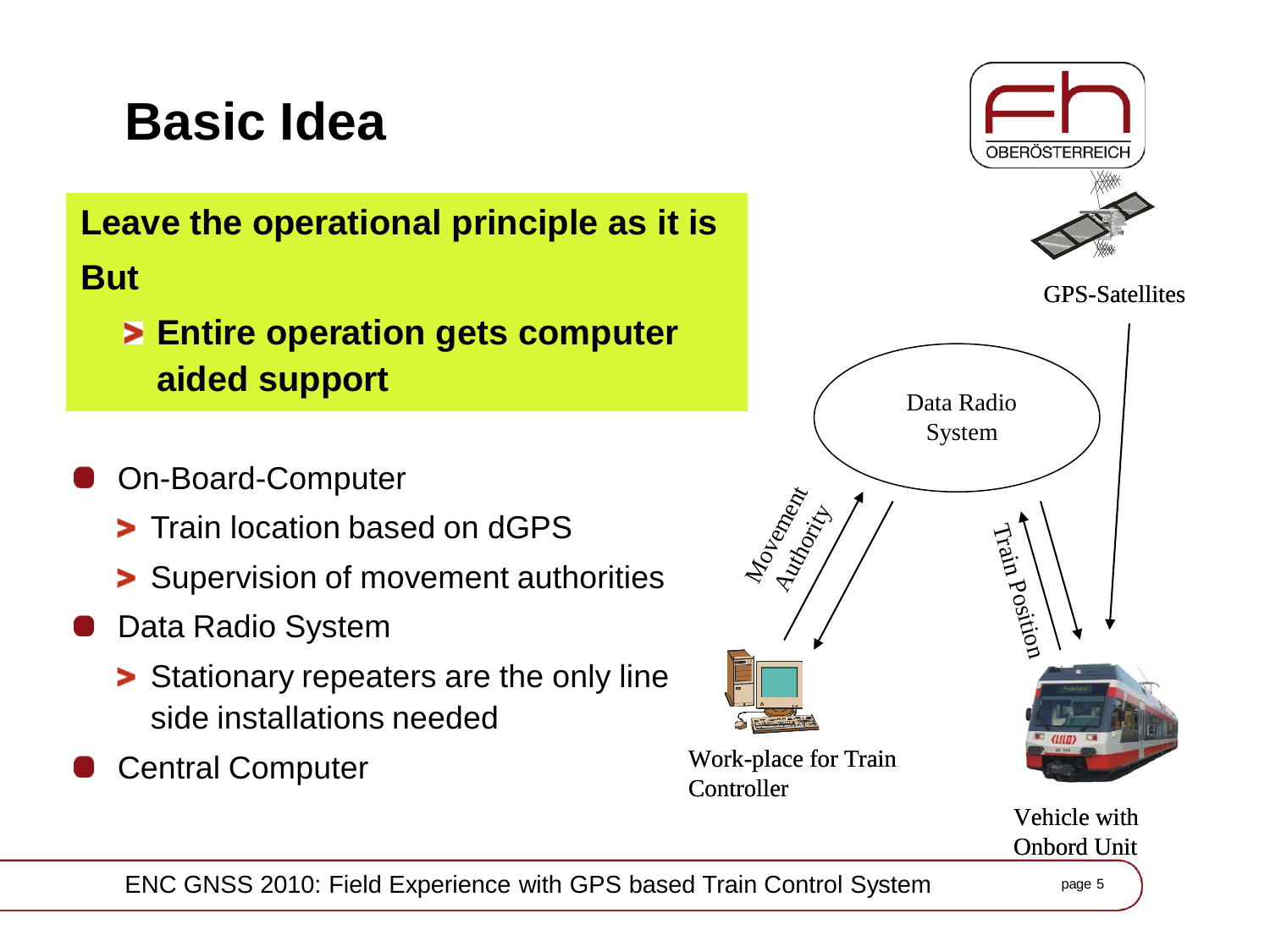# **Central Computer**

### **Core application**

- Administration of the movement authorities
- Train distance monitoring for collision avoidance alarm
- Communication to the trains

#### **GUI**

- Representations of the line
	- > schematic representation
	- > Scaled electronic train diagram
- Relational data base for the time table



Foto: St&H



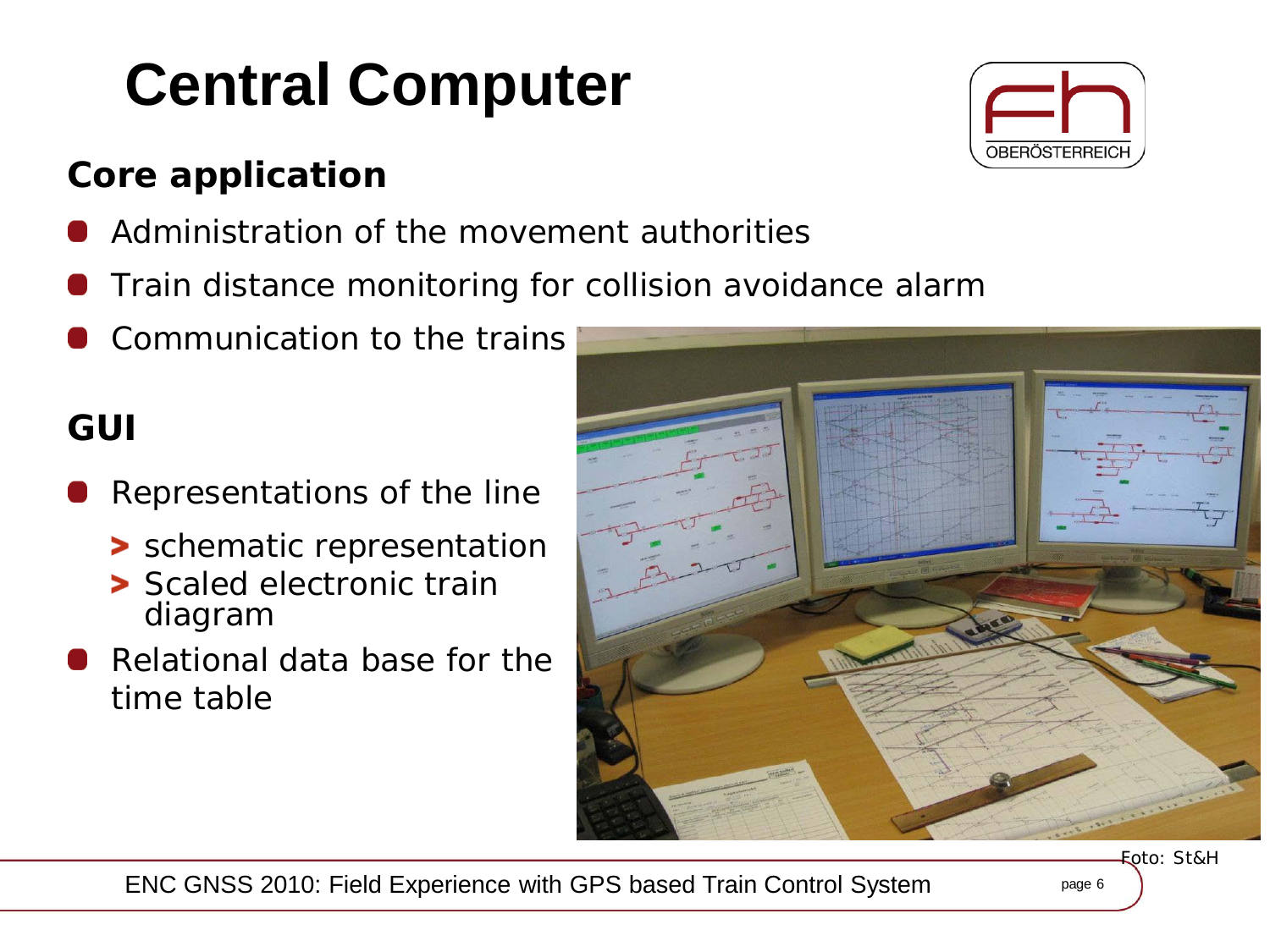

### **TCS GUI – Train Runnings**



Black lines: scheduled train runnings Green lines: actual train runnings Red arrows: movement authorities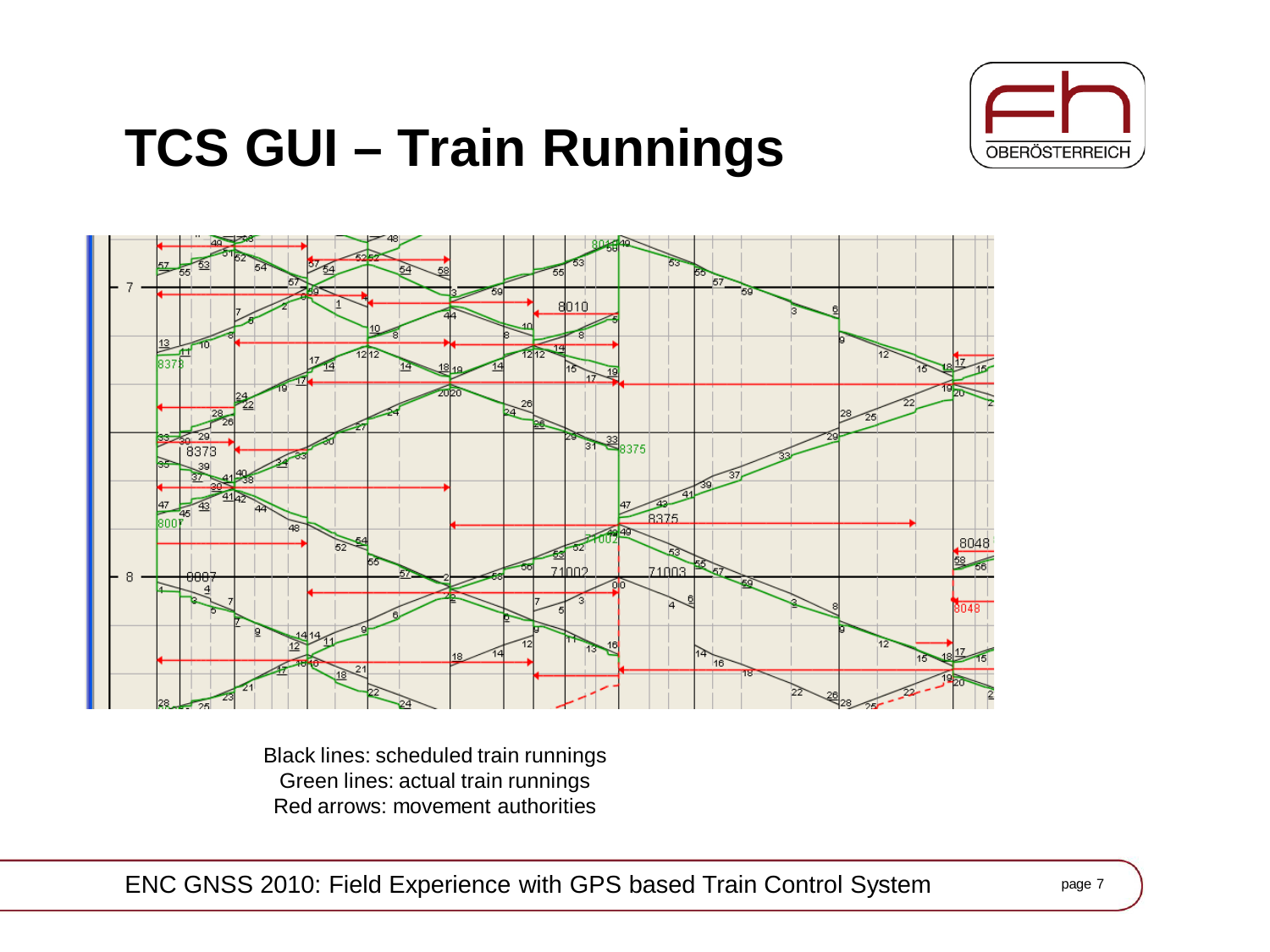### **The On-board Computer**



#### **On-board Unit**

- GPS based train location
- Data communication with the central computer
- Supervision of the correct execution of all movement authorities
- Visualisation for the train driver
- Dynamic passenger information in the train



Foto: St&H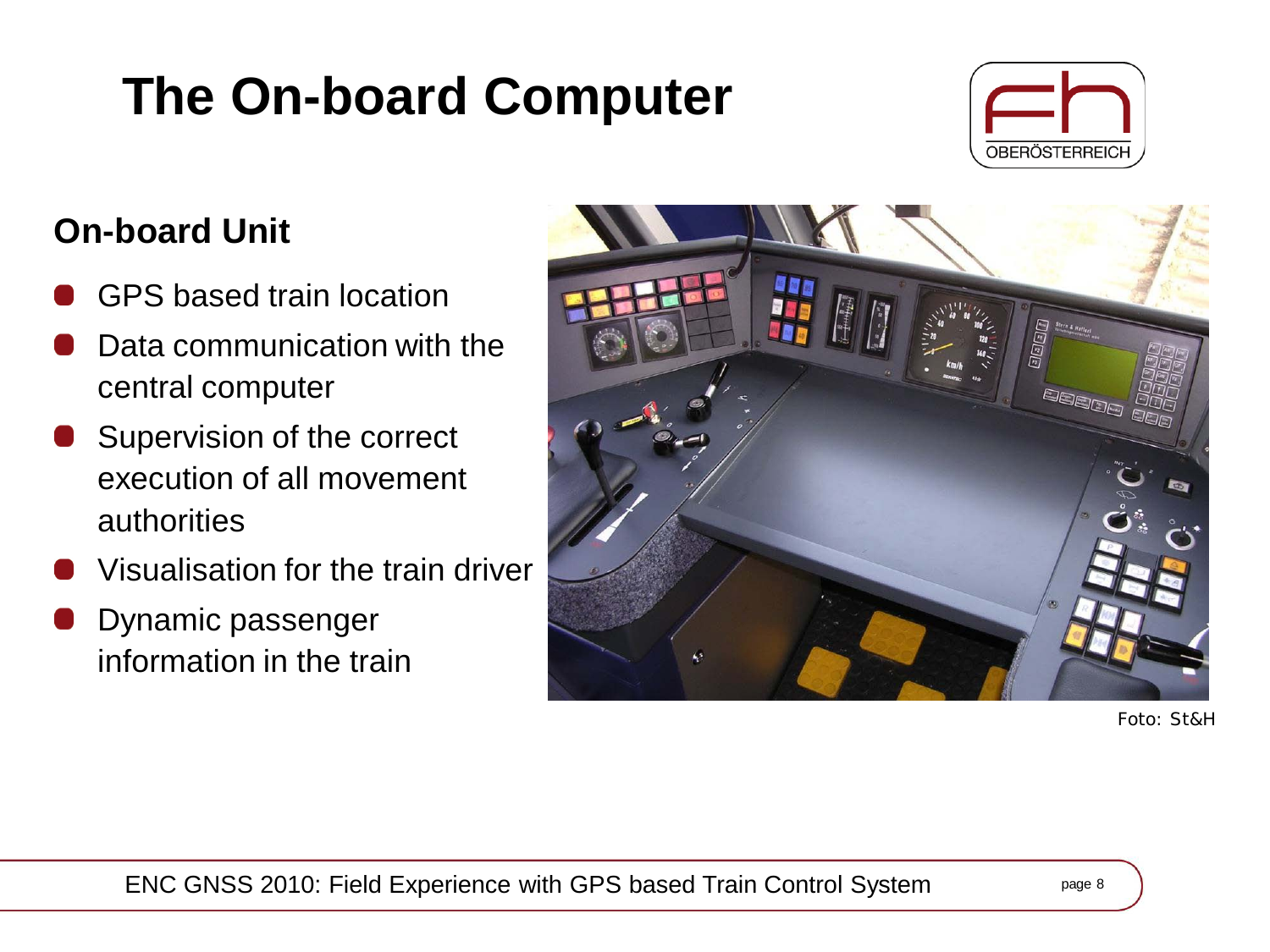### **Movement Authority Supervision**



No movement authority at all  $\rightarrow$  brake

Movement authority available:

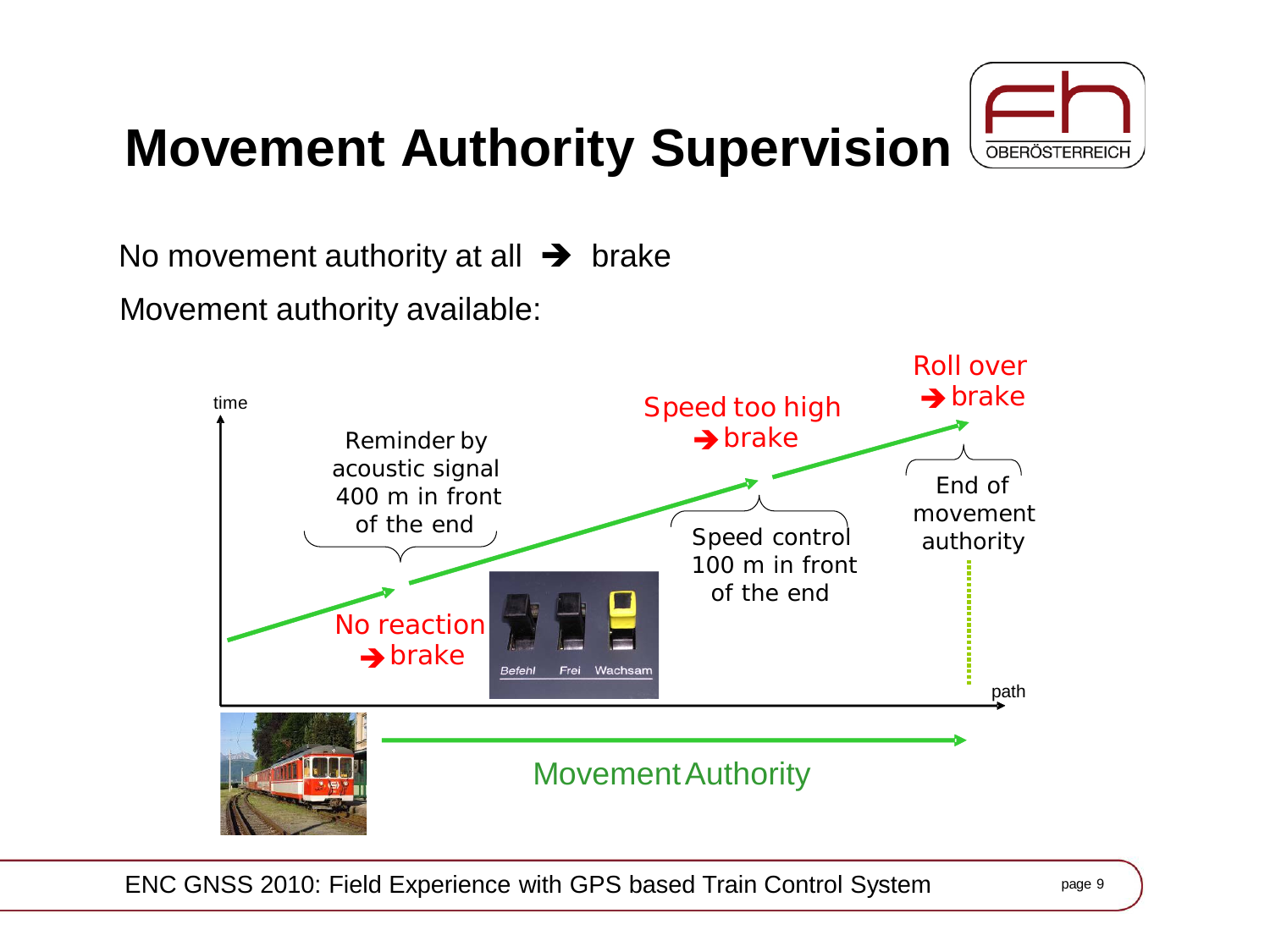

# **2 Safety**

 $\triangleright$  Technical safety  $\triangleright$  Human supervision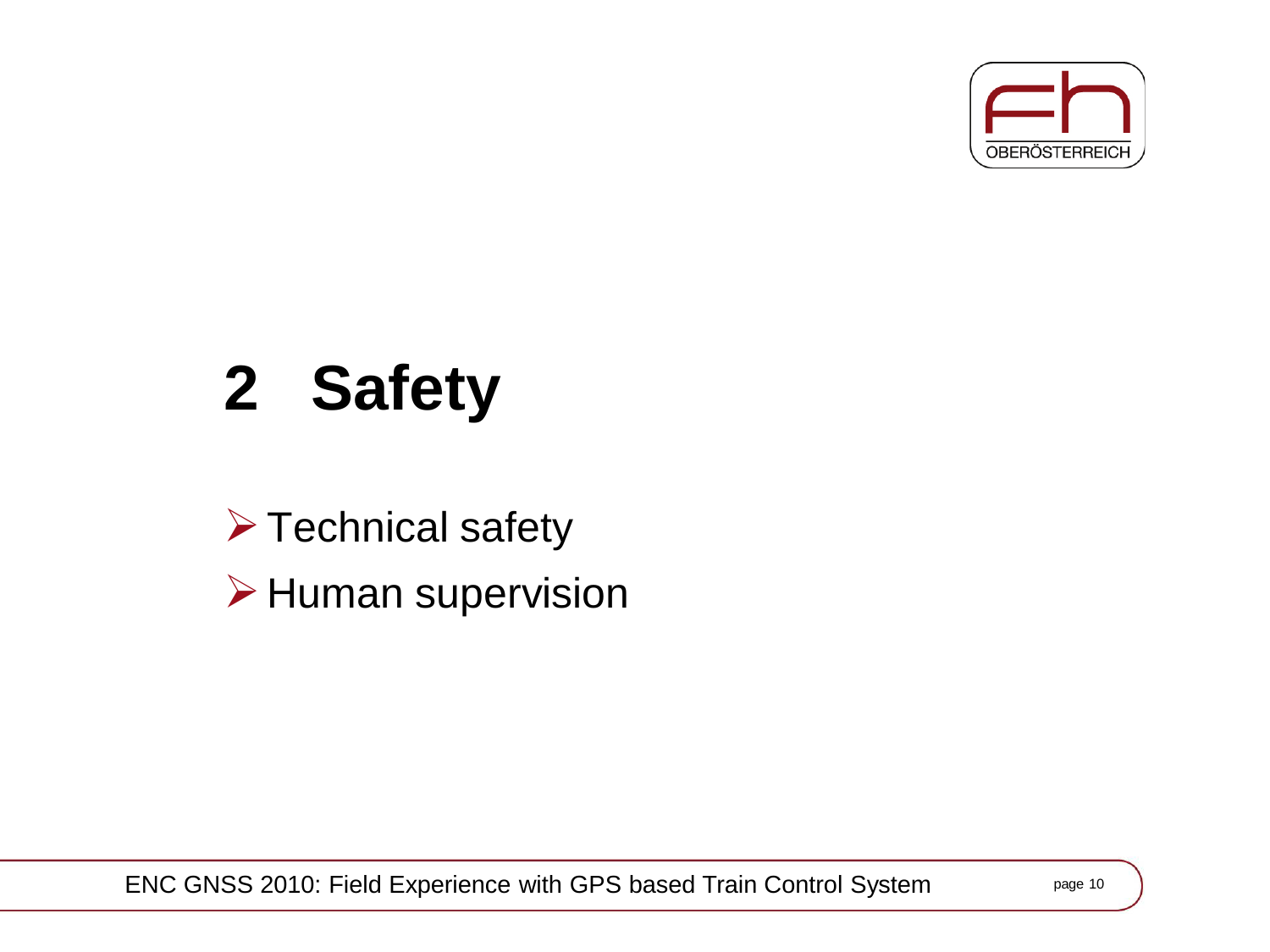



### **Leave this kind of operational train control as it is, but support it by a computer**

No redundant hardware

Reduction of safety targets compared to standard signaling systems



A basic system, safe enough and low cost?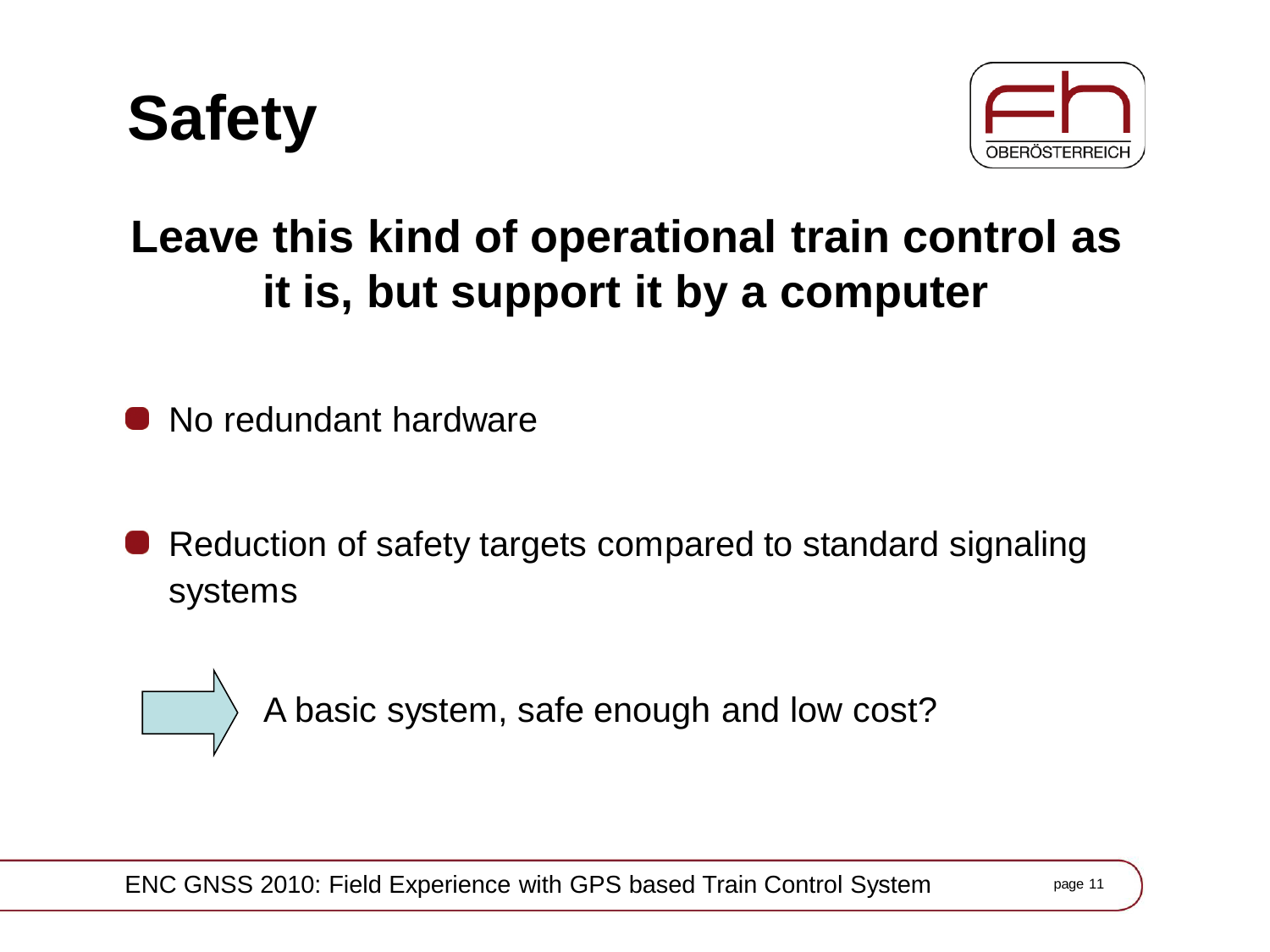### **Technical Safety**



- Software redundancies and numerous plausibility checks
- Telegram security and safety according EN 50159
	- Message authentication code according to Euroradio
- Train's location is based on a redundancy of location sensors
- Movement authority only valid, if it is acknowledged by train-driver and on-board-computer
- Supervising the correct execution of a given movement authority
- Implementation of an highly independent collision-avoidance algorithm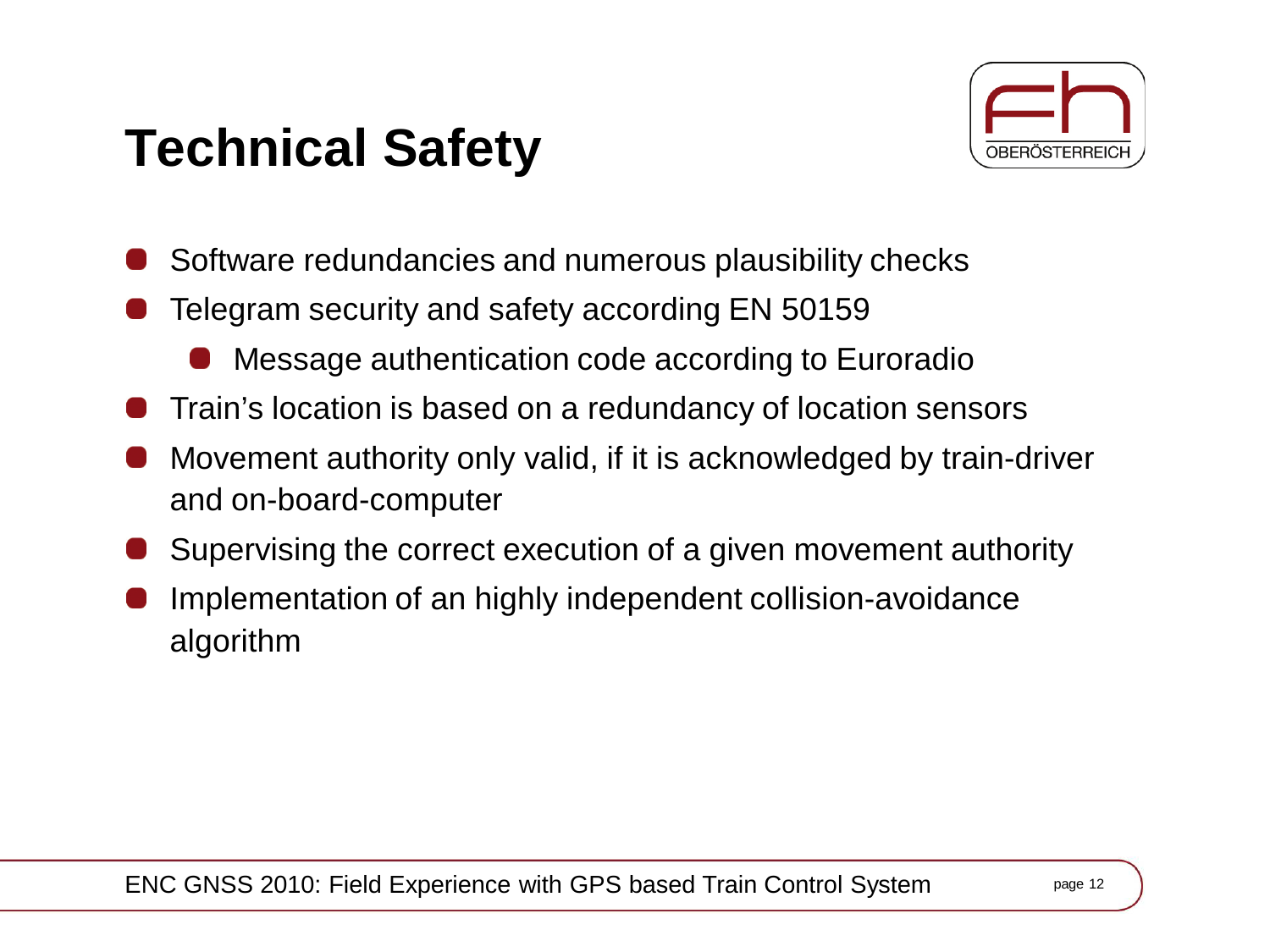### **Human Supervision**



- Checking the train location, if an unreliable location is determined e.g.
	- GPS errors
	- **>** Long time poor visibility of the satellites
- All safety relevant actions need an explicit input by the train driver and/or the central train controller.
- Human supervision assures safety if technical safety is not sufficient.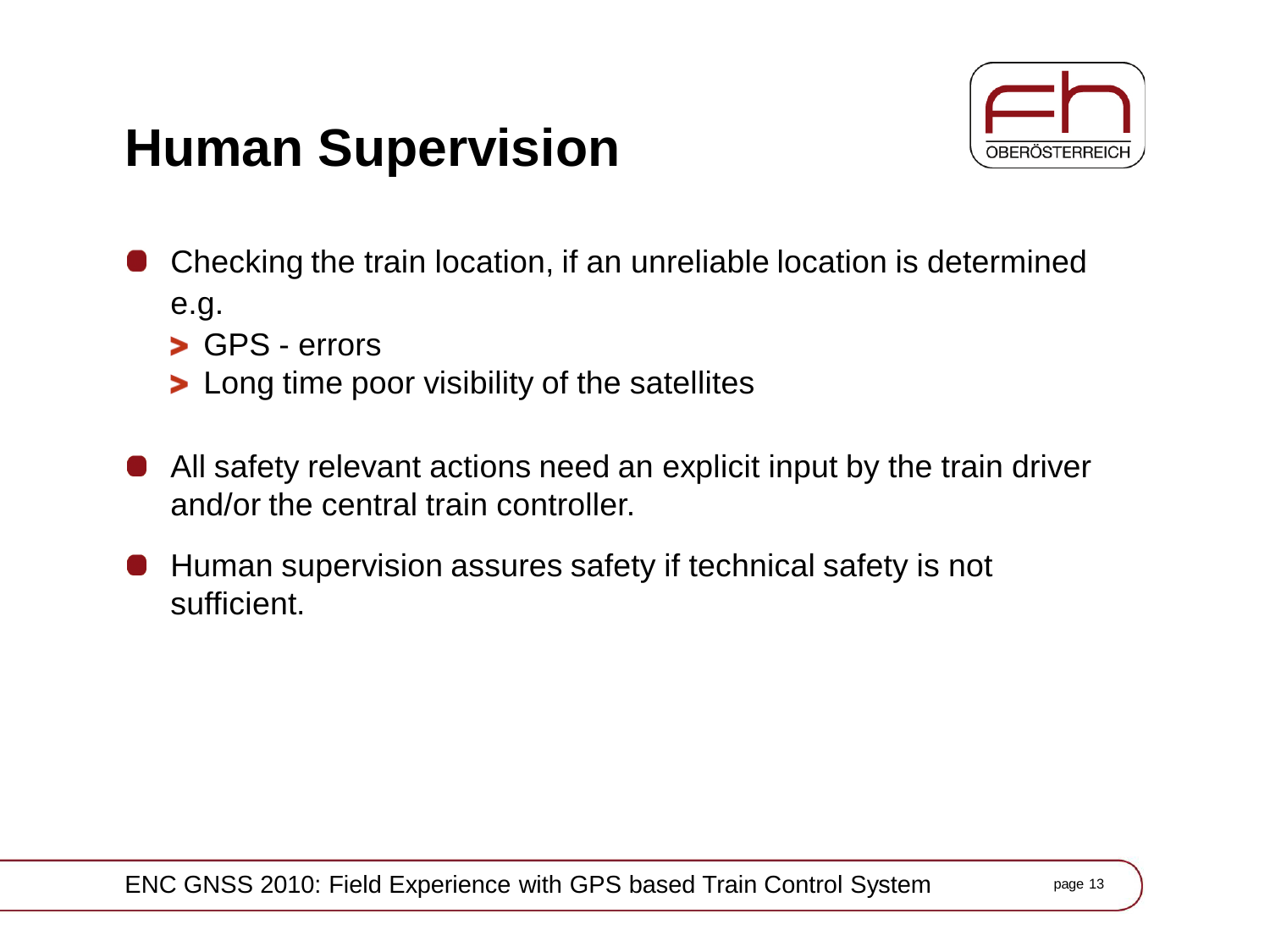

# **3 Experience with Train Control System and its GPS based location**

 $\triangleright$  Train location

Accuracy and Reliability of Train Location

**► GPS Reliability** 

**≻ Operational Experience**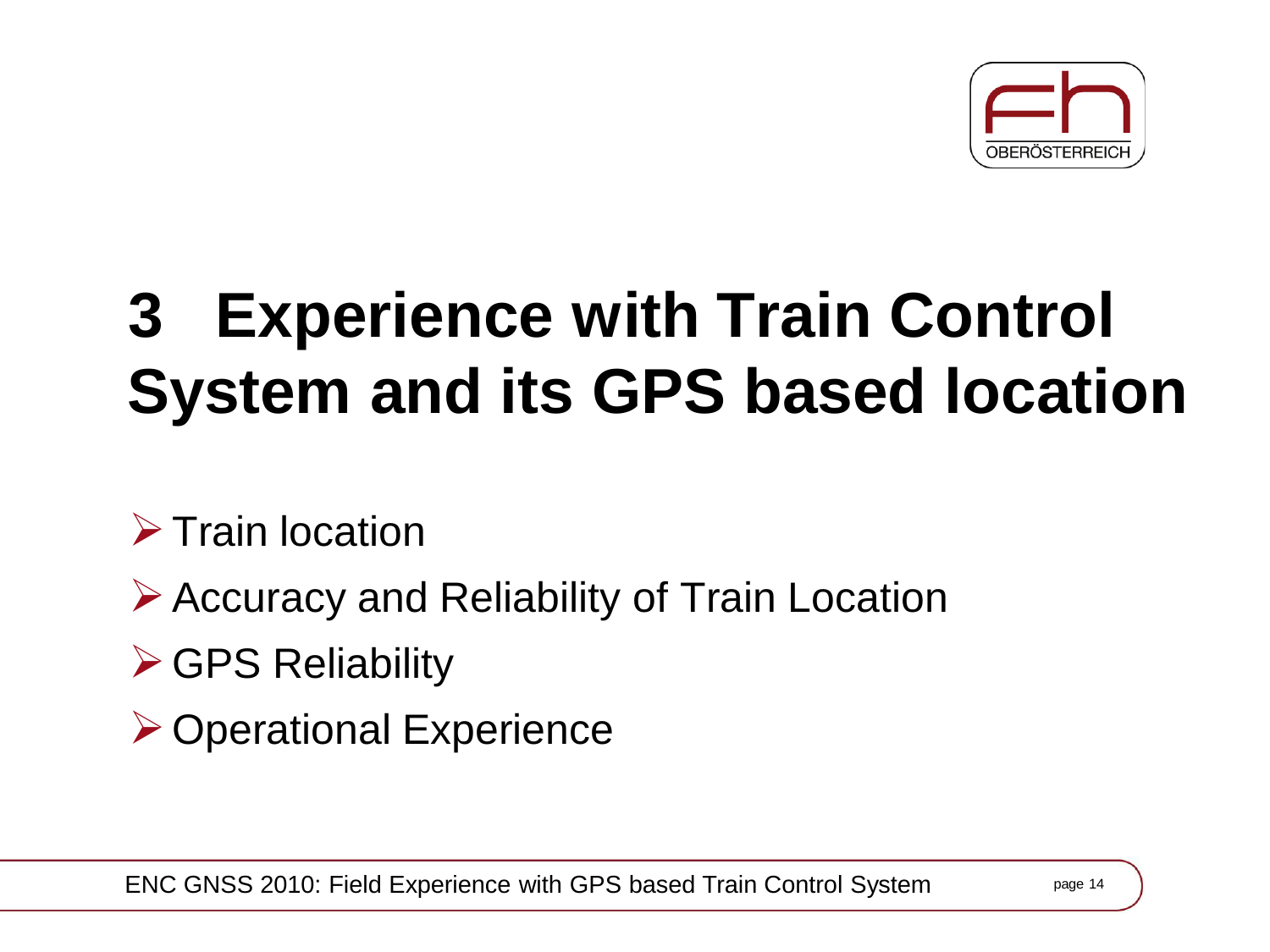

ENC GNSS 2010: Field Experience with GPS based Train Control System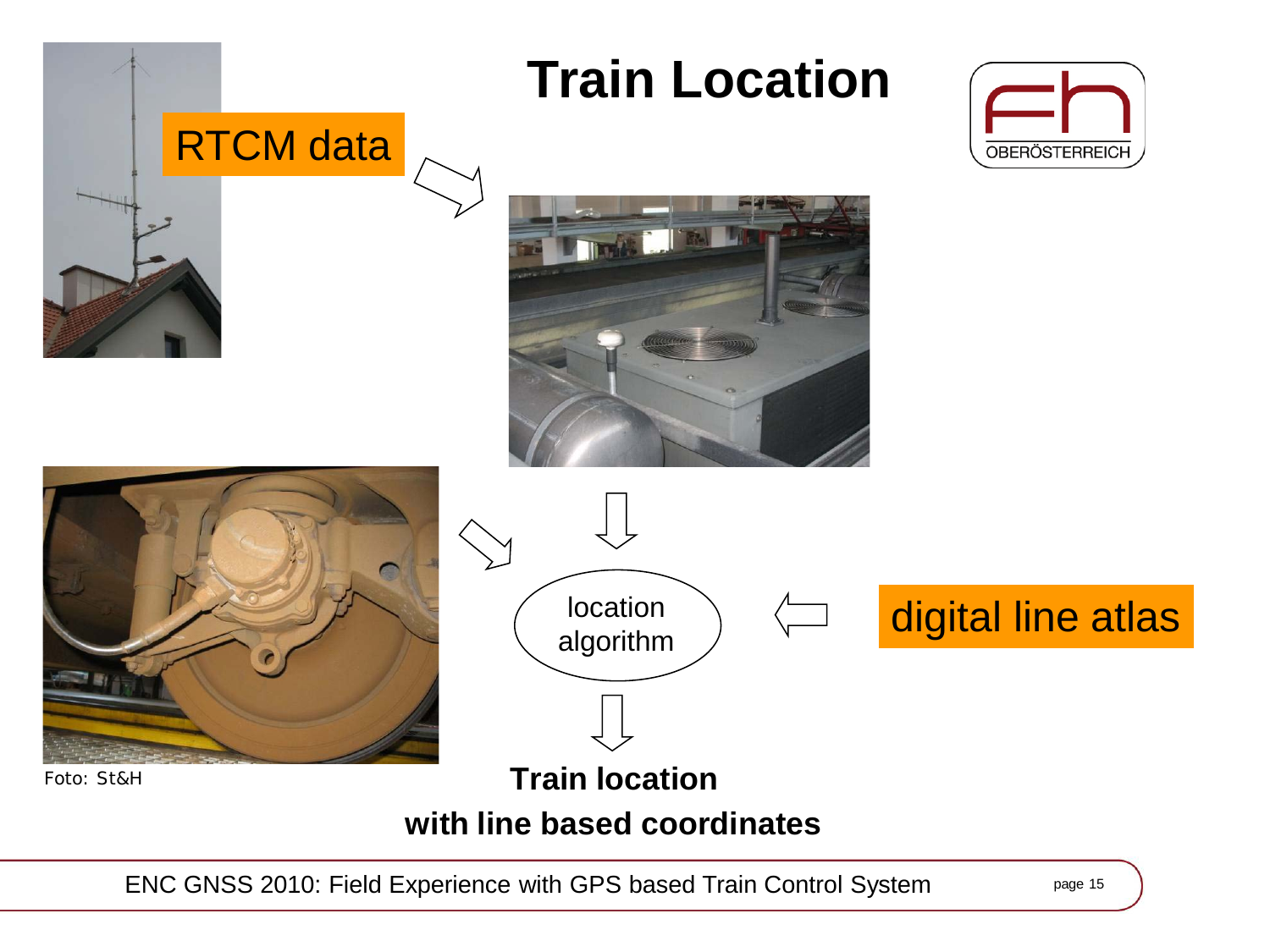## **Accuracy of Train Location**



#### **Accuracy of odometer is influenced**

- Slip during normal drive
- Braking situations

### **Accuracy of GPS is influenced**

- Topographic situations
- Shadowing by buildings and trees
- Used type of GPS receiver

#### **Resulting accuracy is better than 10 m**

- No track specific location
- System features allow this positioning error Foto: St&H

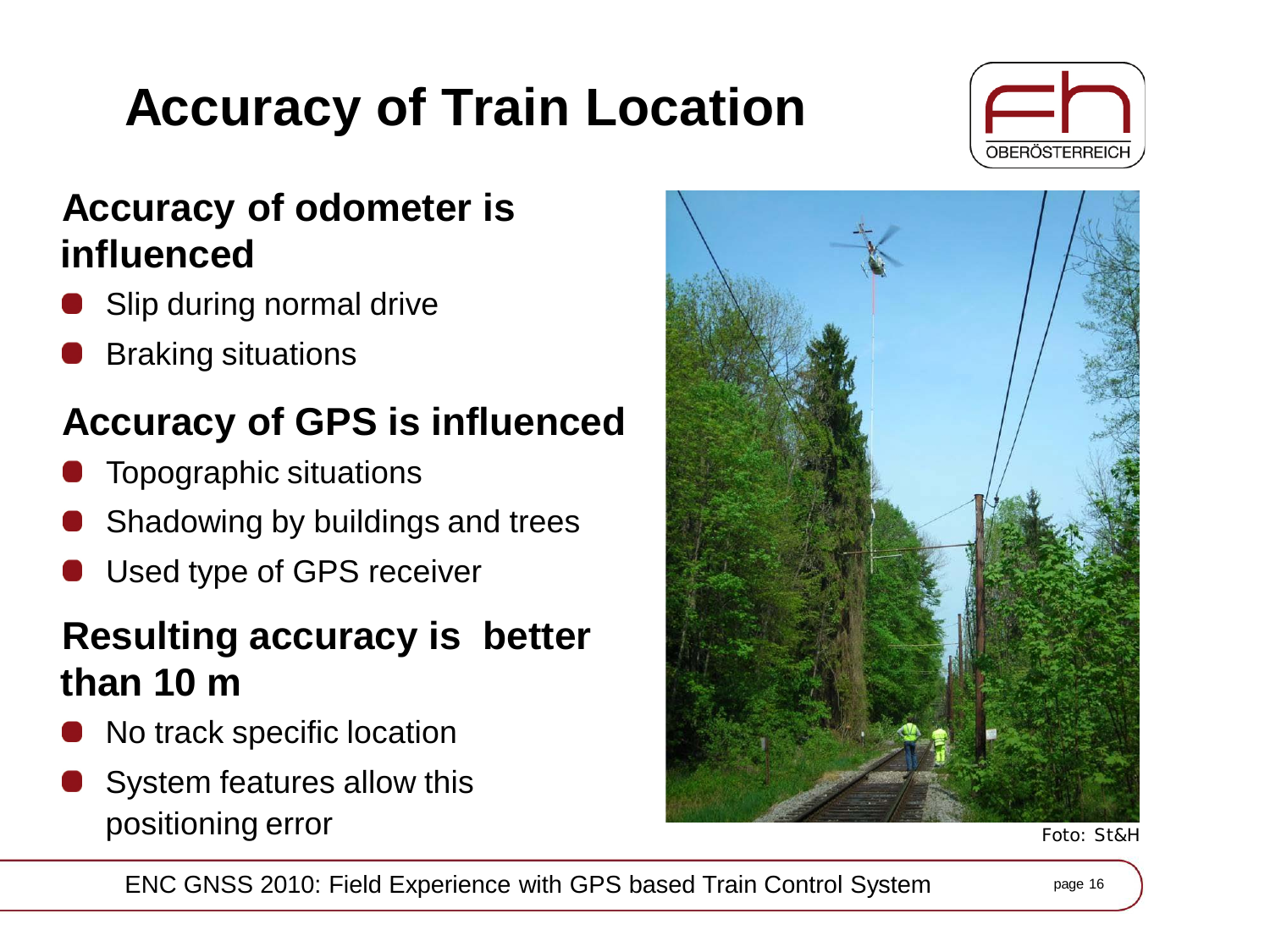## **Reliability of Train Location**





ENC GNSS 2010: Field Experience with GPS based Train Control System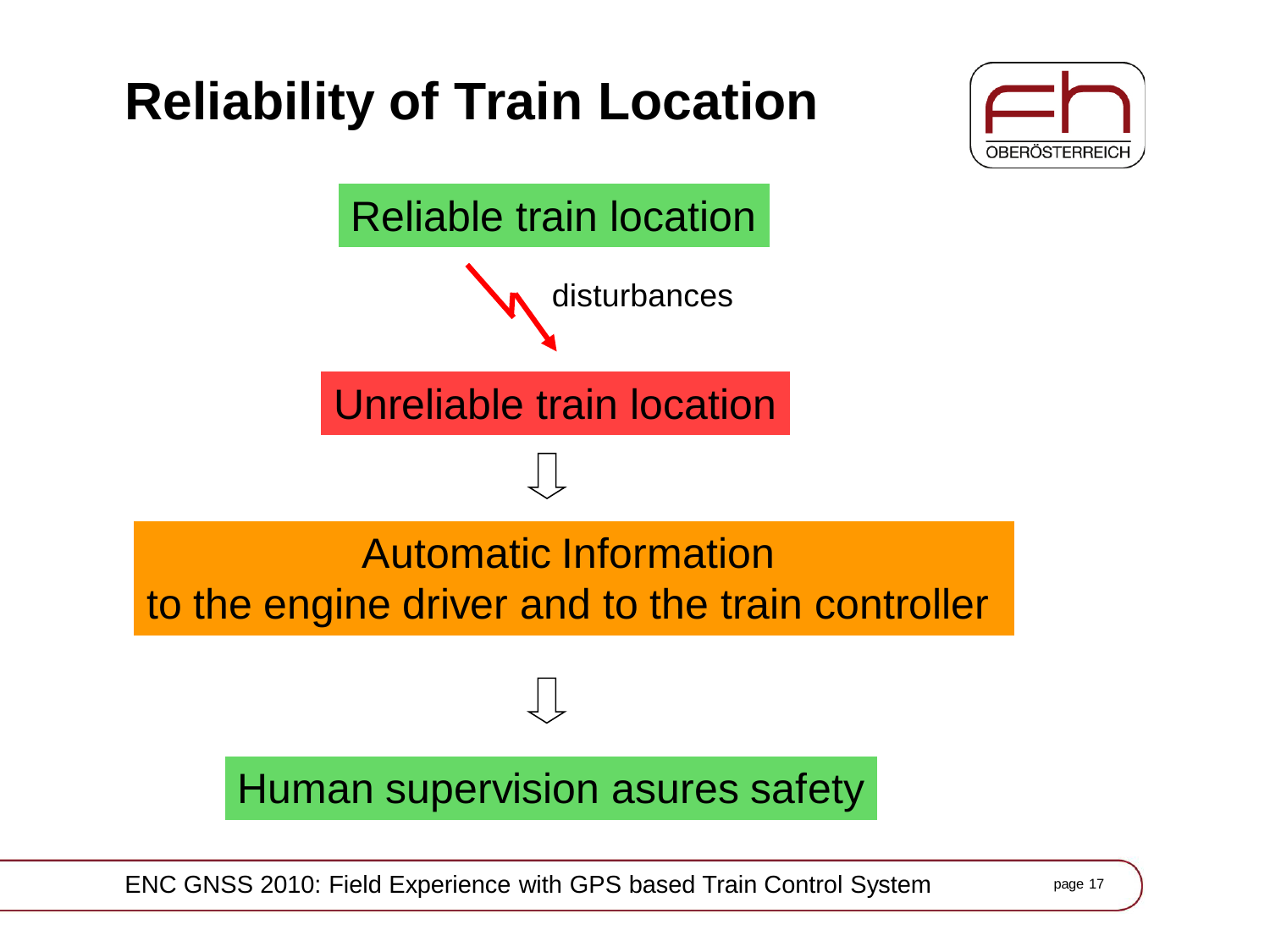## **Result of Train Location**



### **GPS-location**

- GPS based location is reliable but not safe enough
- Short lack of GPS-data due to topographic situation is no problem
- System safety is not based on train location alone
	- System is safe due to the combination of reliable train location and human supervision
	- **>** Human supervision is important if train location is indicated being not reliable
	- Unreliable train location may result in an unnecessary emergency brake
- Long or even permanent disturbance of GPS-data will lead to a breakdown of the system
	- operation will continue using radio based oral communication ("old fashioned system")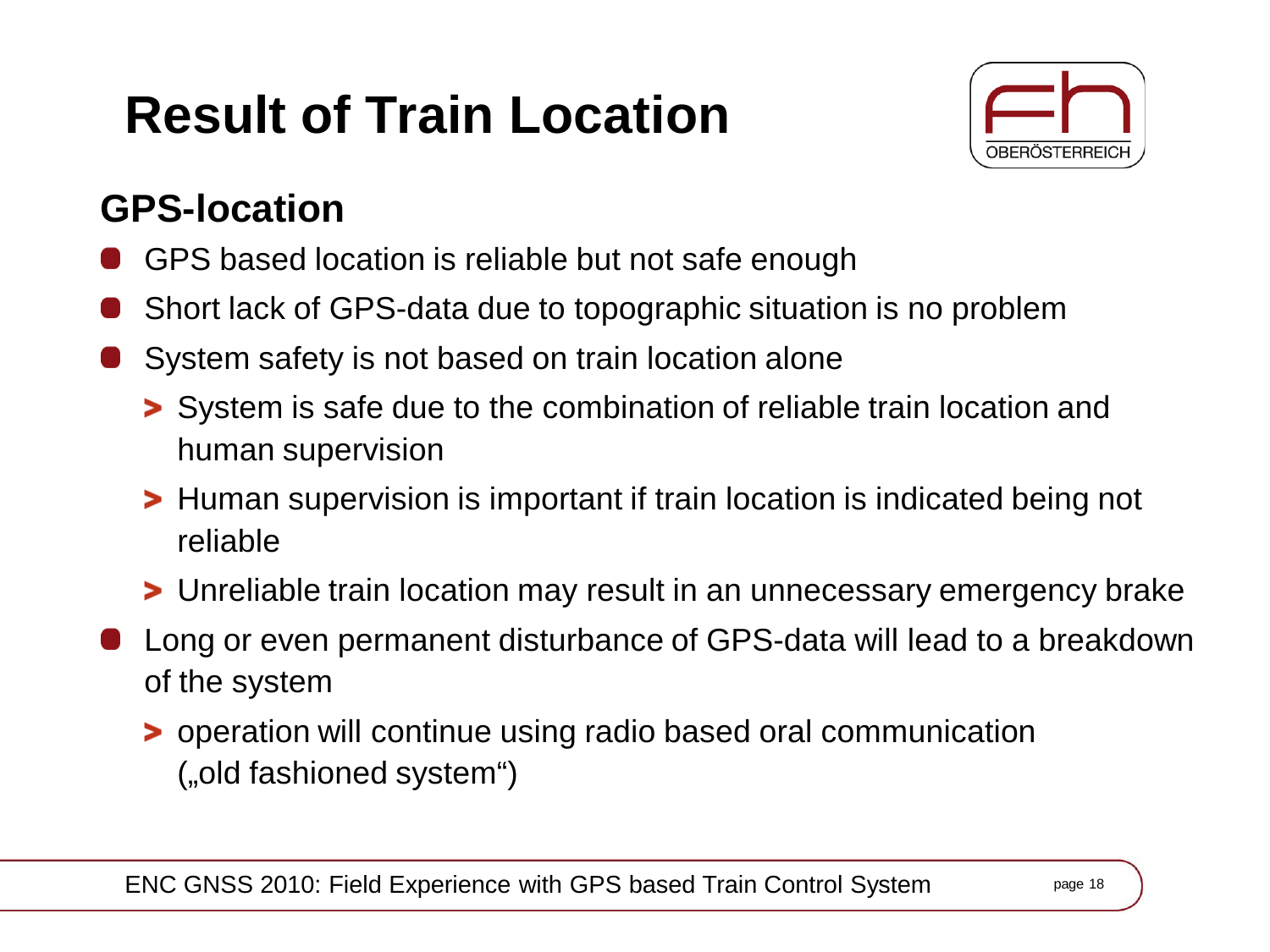# **GPS Reliability (1)**



- Since 2006 nearly 700 million location calculations based on GPS
- No dangerous incidents caused by GPS errors
- Problems caused by GPS errors (error rate appr. 10-5 )



*Static measurements of the used TCS GPS-sensors over a duration of 2 days (left: on-board receiver, 5m Radius; right: reference receiver, 2m Radius)*

ENC GNSS 2010: Field Experience with GPS based Train Control System page 19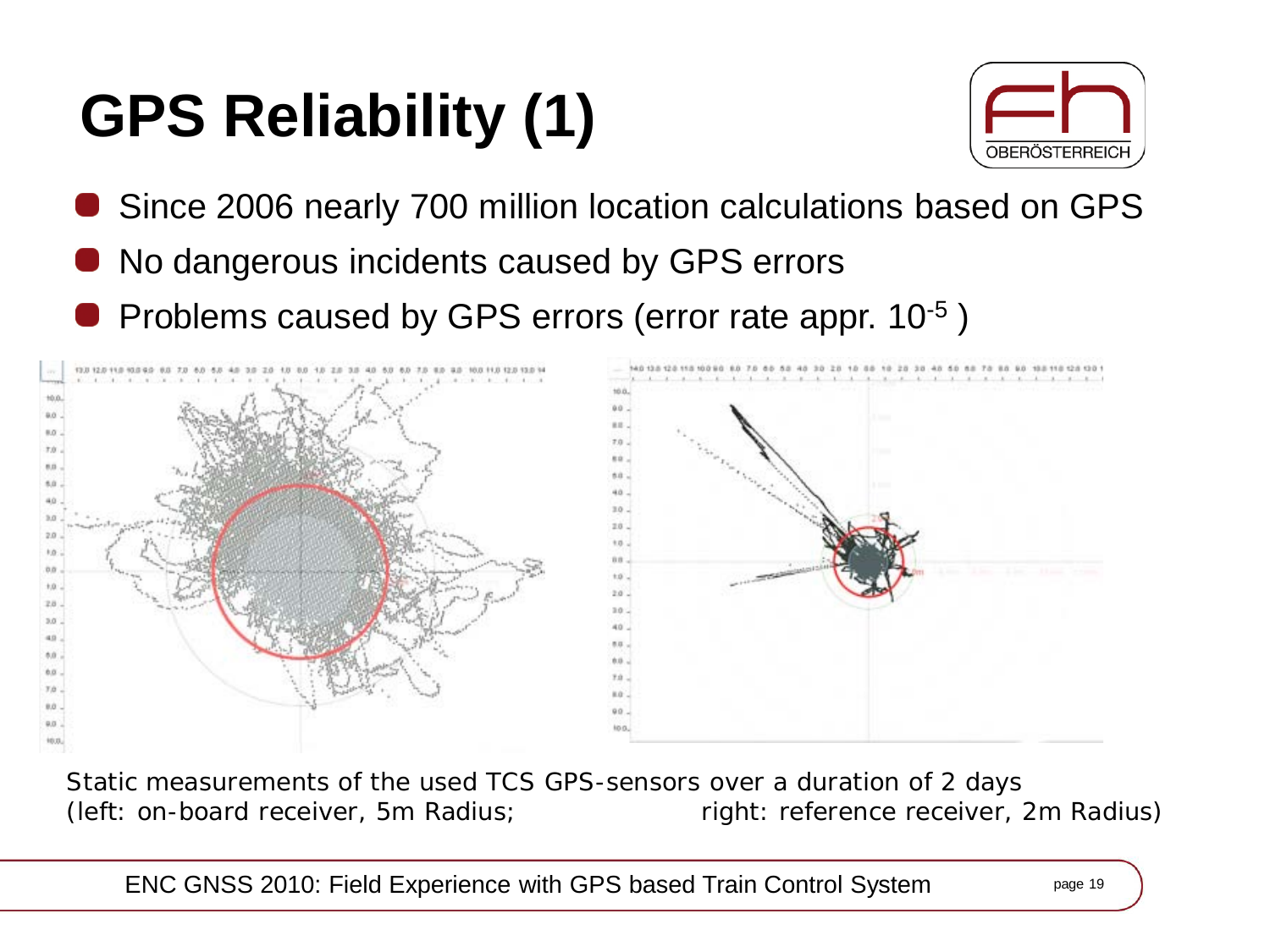# **GPS Reliability (2)**



- Problems caused by GPS errors
	- o Some minor positioning errors
	- o Shadowing caused by trees and within the depot (tin roof)
	- o Missing RTCM correction data due to problems of the data radio channel
- Consequences for higher SIL (Safety Integrity Level)
	- o Actual failure rate may be seen near SIL 1
	- o SIL 2 or SIL 3 needs additional sensors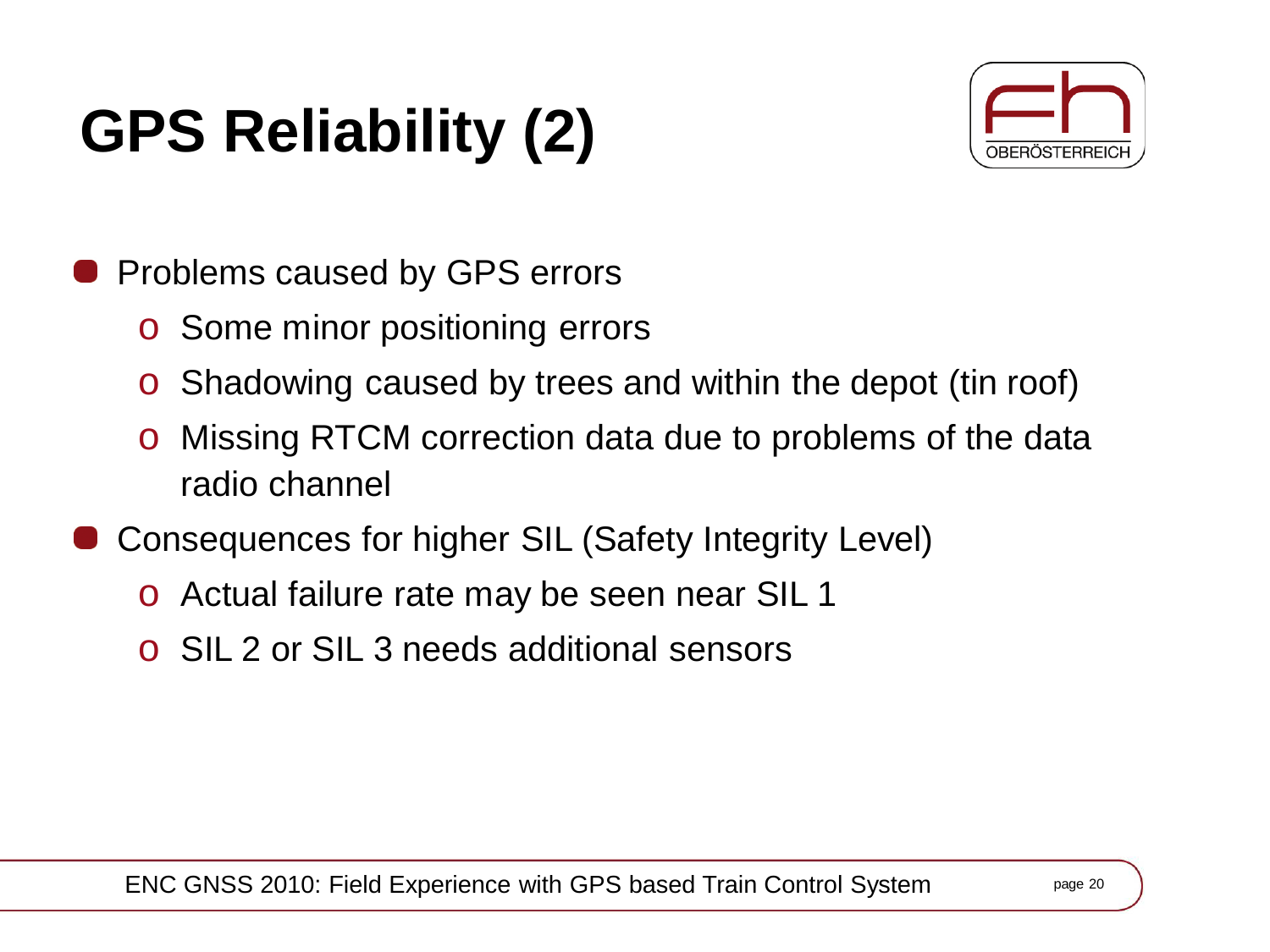## **Operational Experience**



- Full operation of the system since 2006 on appr. 90 km of lines
- Two additional lines (appr. 70 km) line will be equipped next year
- 24 / 7 operation around the year
- Each day appr. 180 trains running
- 1.1 million train km per year
- 50.000 data telegrams per day
- Train control system leads to safe and easy operation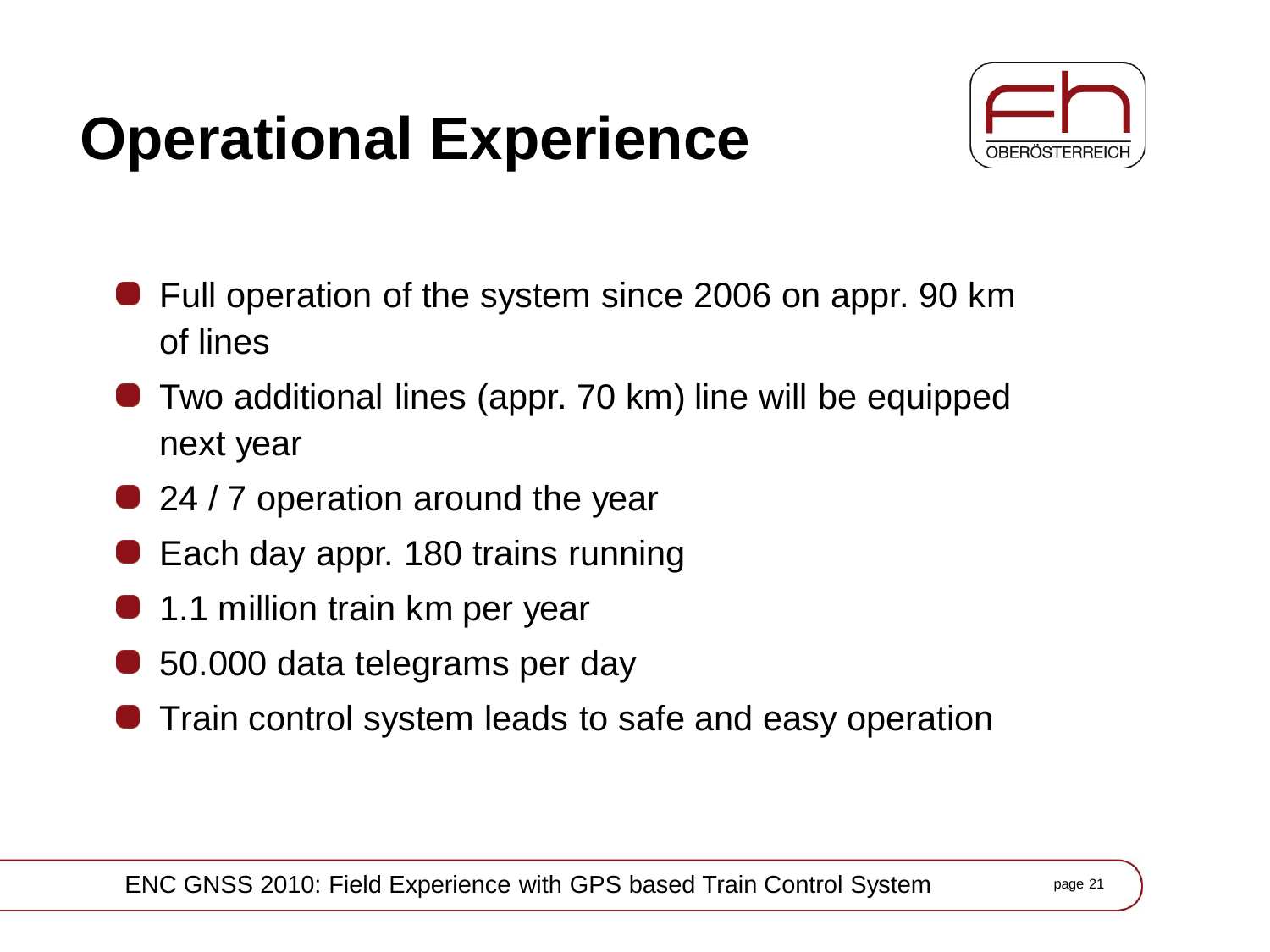

# **4 Possible improvements**

Track-Selectivity using Inertia Sensors **≻ Track-Selectivity using Position Balises ▶ Differential Correction Optimization**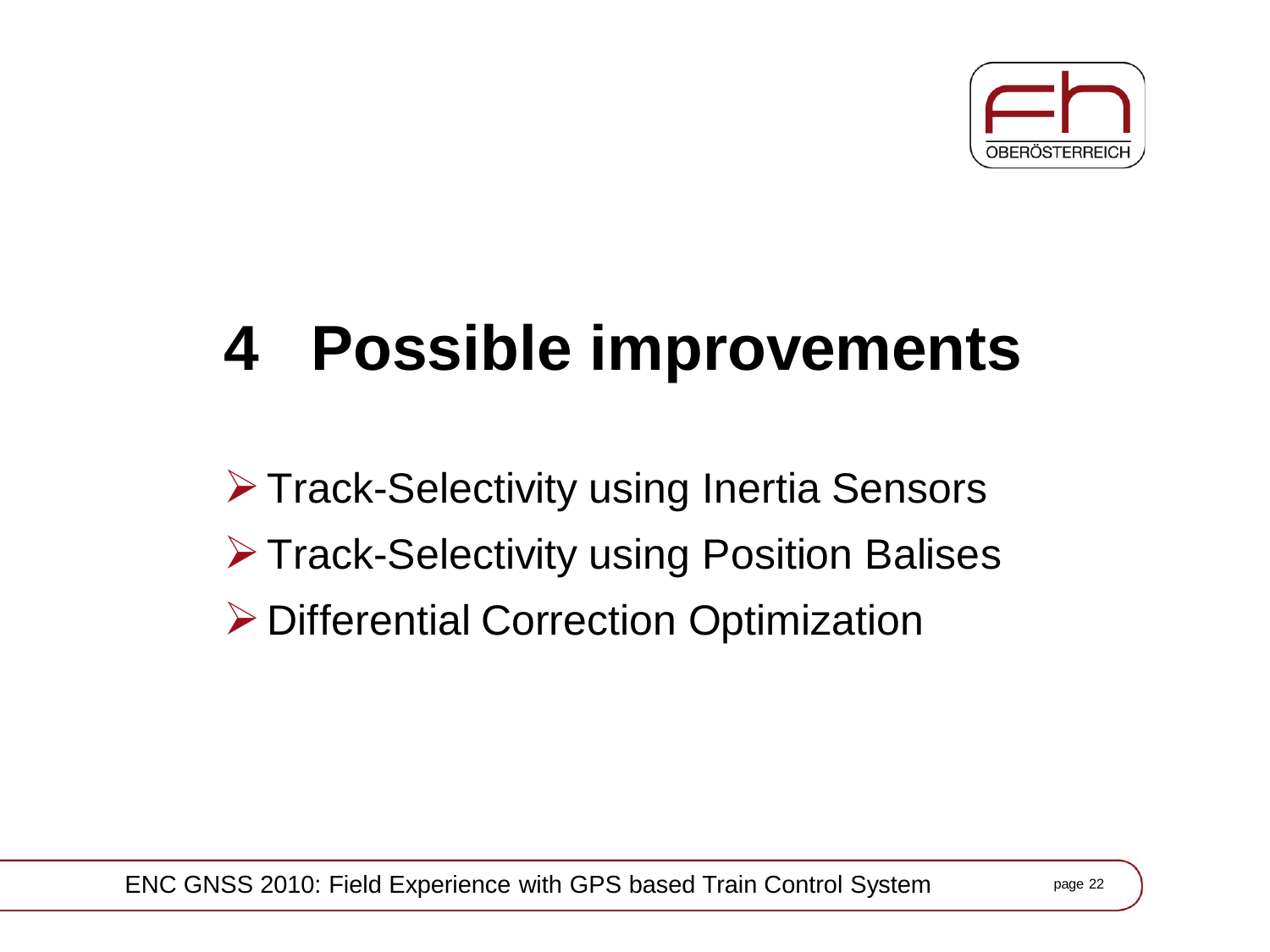## **Track-Selectivity (Inertia Sensors)**



### **Differential GPS and supplementary sensors**

- Standalone GPS detection of parallel tracks lacks reliability
- Via GPS, a comprehensive digital line atlas is needed, which requires every track to be precisely measured and stored
- Additional single-axis angular rate sensors can detect switches



ENC GNSS 2010: Field Experience with GPS based Train Control System page 23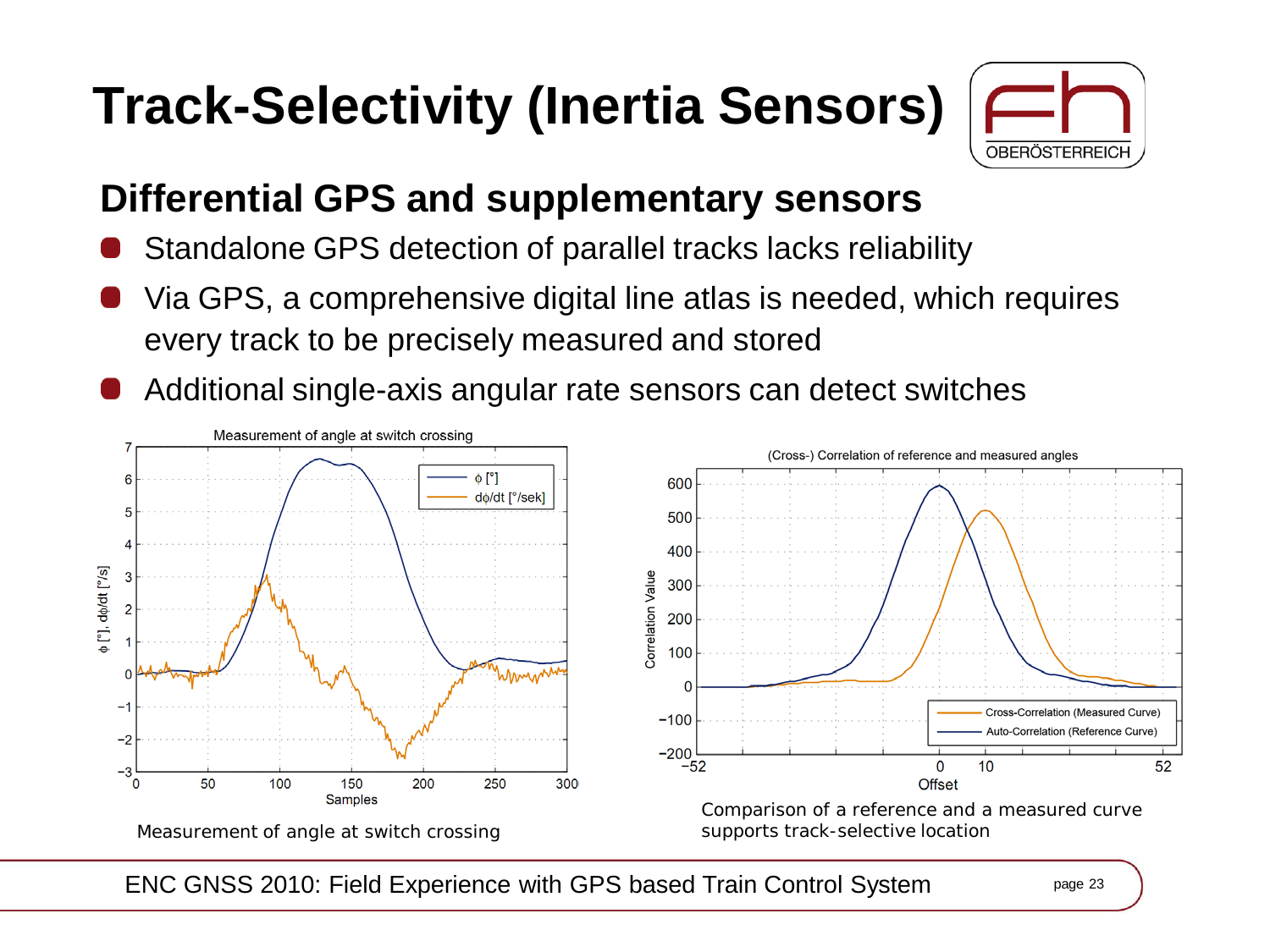## **Track-Selectivity (Balises)**



### **Using Balises**

- Position balises for referencing the location algorithm and for signalling and track-clearance purposes
- RFID Devices
	- ETCS Balises (**E**uropean **T**rain **C**ontrol **S**ystem)
	- **Surface Acoustic Wave Identification Systems**



*Picture of a Surface Acoustic Wave Identification System used in the TCS Top: Balise Reader mounted on trains Bottom: 2 Passive Balise Tags*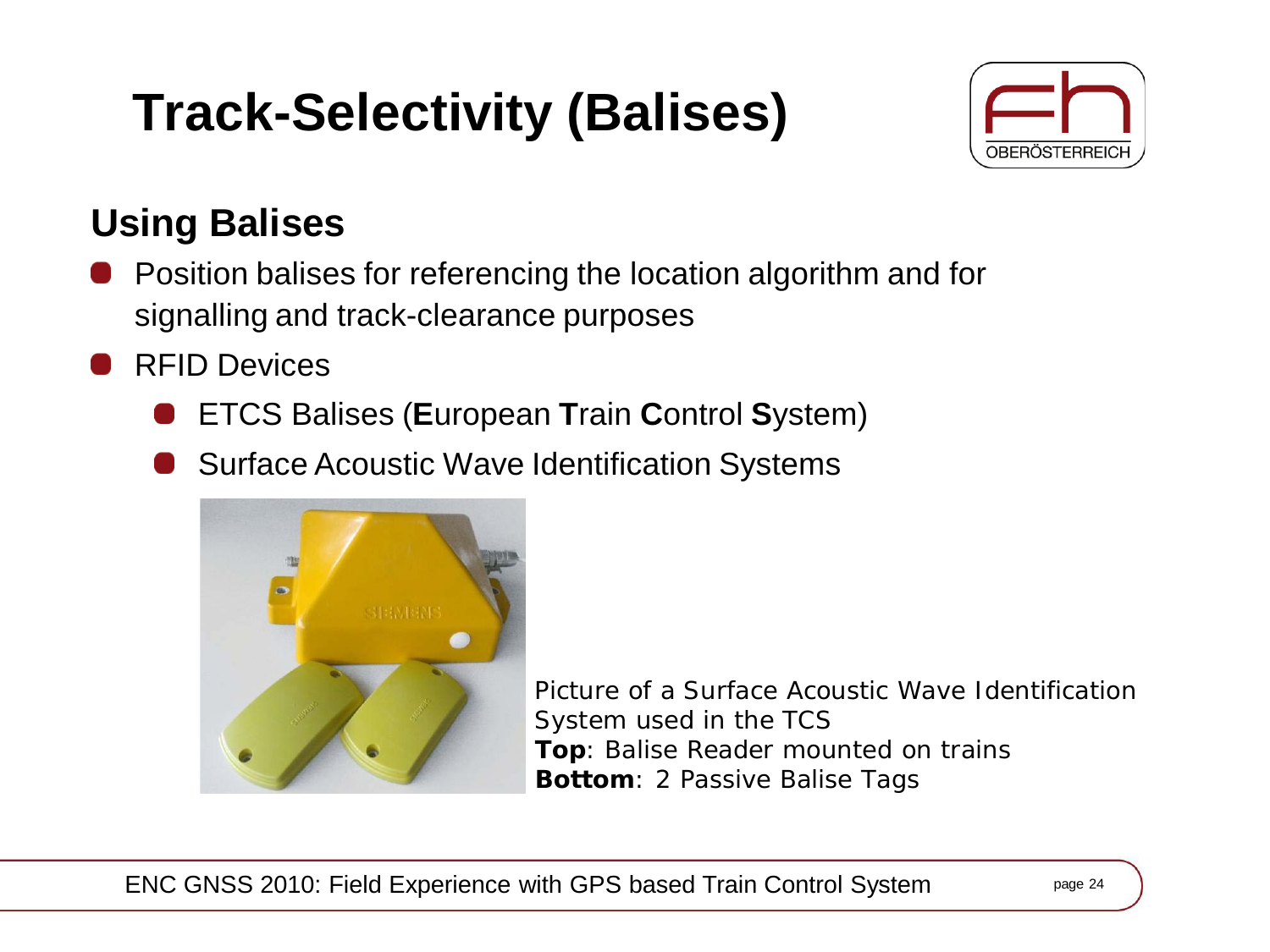## **Track-Selectivity (Balises)**



### **Balises in the TCS**

- Surface Acoustic Wave system is used
- Passive balise tags mounted on track sleepers can be detected by a train-side balise reader for track-selective navigation
- Balise tags are mounted at crucial points and at track junctions
- Balises provide a reference for GPS and odometer calibration
	- The digital line atlas stores a list of balises together with their GPS location
	- GPS and odometer errors are referenced on each crossed balise
- To fulfill higher safety requirements, redundancy of navigation sensors is needed
	- **>** Triple-navigation via GPS, Odometer and Balises supports safety against single failures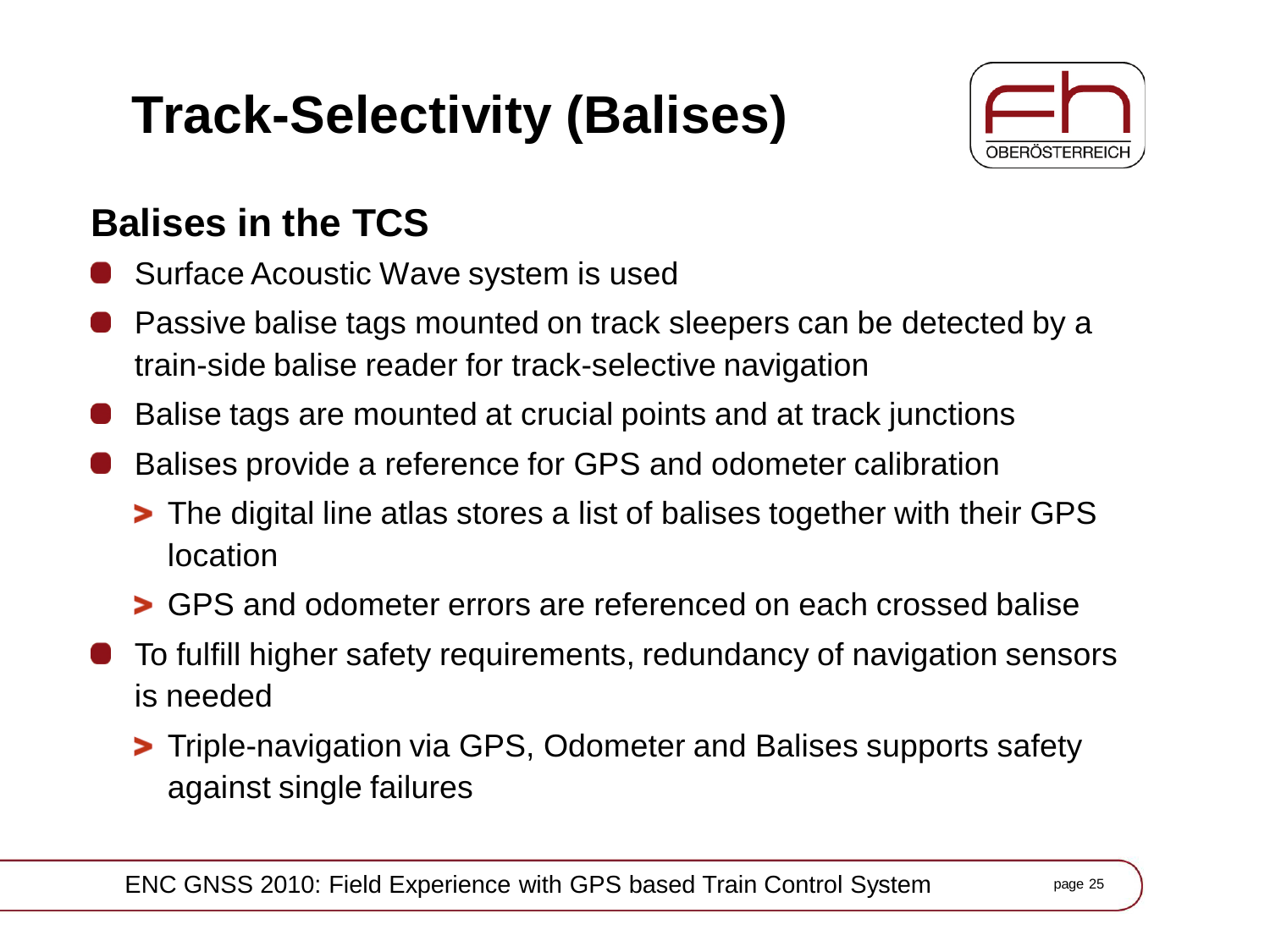## **Optimize Differential Corrections**



#### **RTCM correction data**

- The central computer sends RTCM Message Type 1 corrections over a radio communication system to the trains
- Before sending the messages, plausibility checks on the corrections are made

### **Using EGNOS**

- To reduce RTCM outages in the system, it was investigated to generate the corrections from EGNOS
- Via the ESA SISNeT service the SBAS message was decoded and subsequently converted into corresponding RTCM messages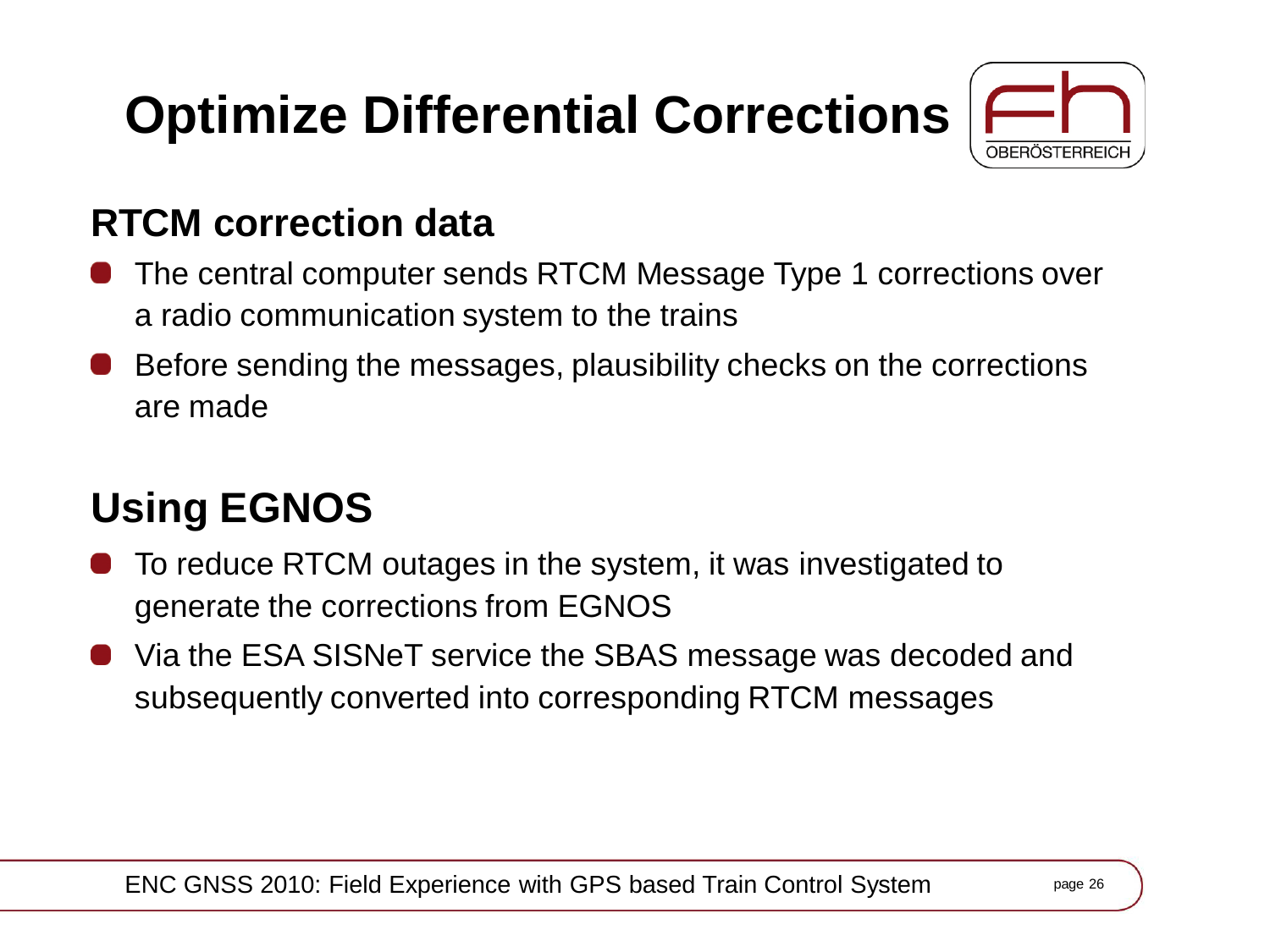

## **5 Outlook**

ENC GNSS 2010: Field Experience with GPS based Train Control System page 27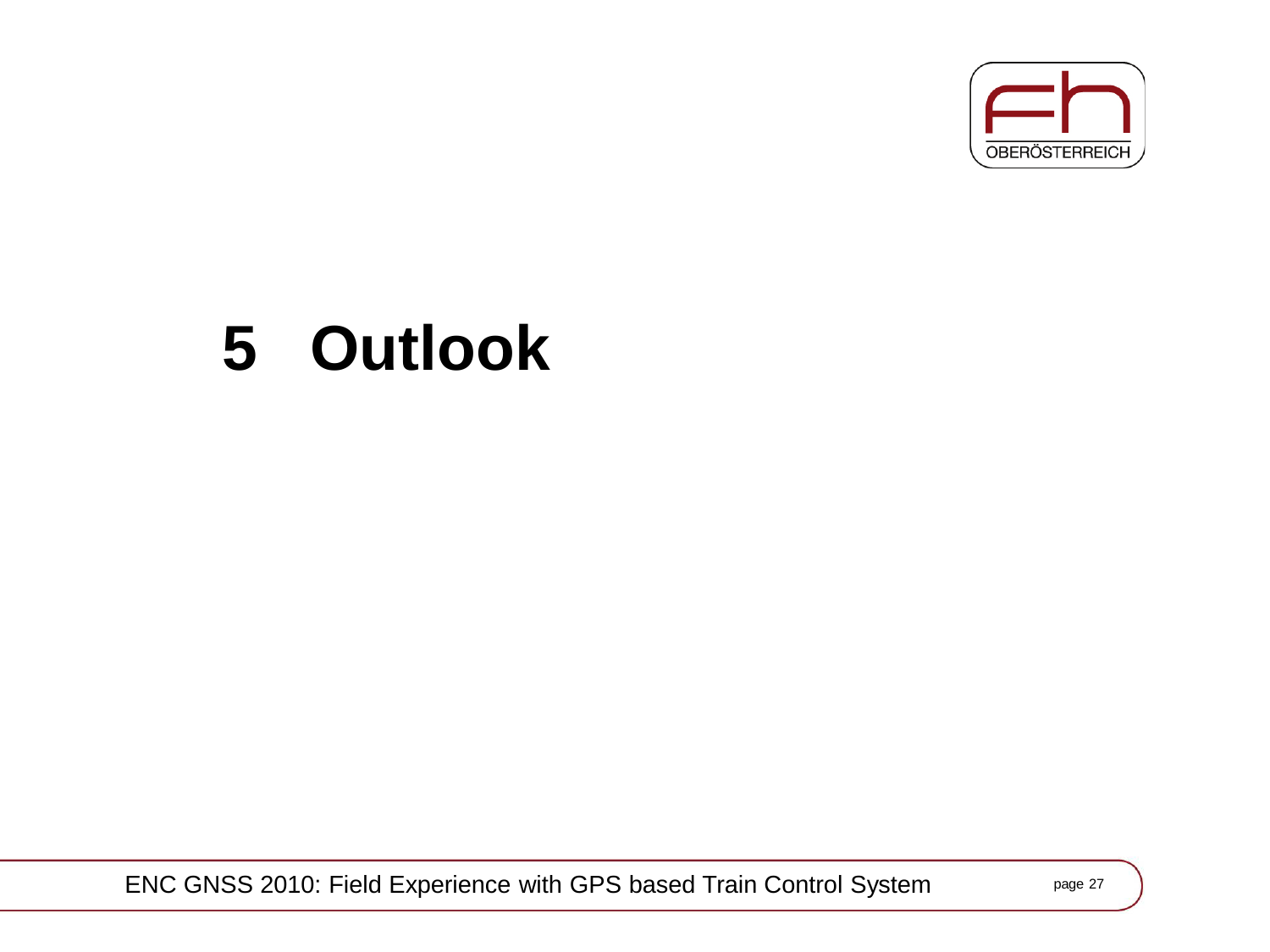### **Outlook**



- New Lines will be equipped inAustria
	- 2011: 55 km **COL**
	- 2012: 15 km - 1
- Improved location algorithm using balises for official SIL 2 certification
- Further research using EGNOS integrity information